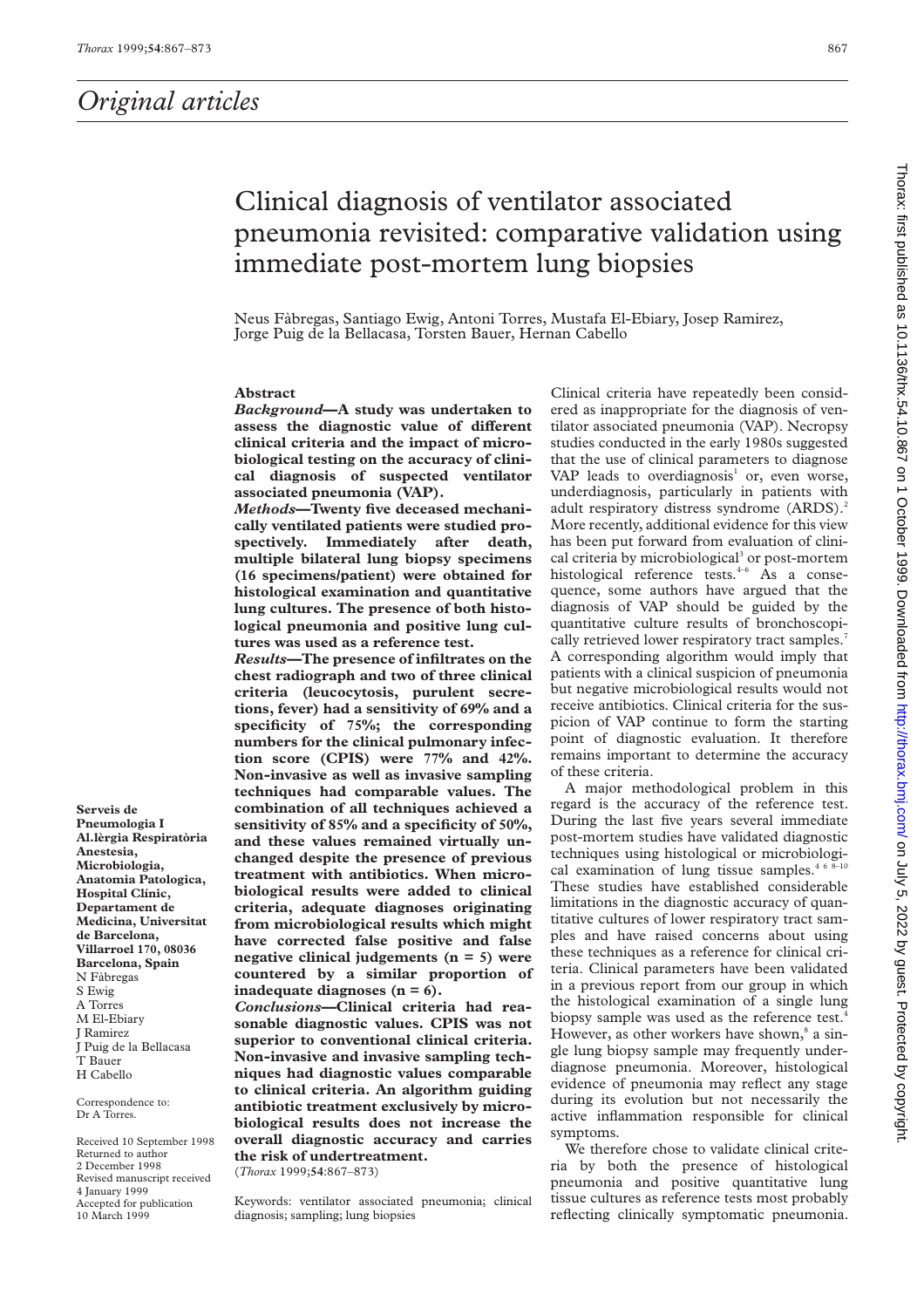We included clinical criteria as defined by Johanson *et al*<sup>11</sup> as well as the clinical pulmonary infection score (CPIS) as proposed by Pugin *et al.*<sup>12</sup> To determine the impact of microbiological criteria on the accuracy of the diagnosis of pneumonia we compared the performance of clinical criteria and different sampling techniques and also analysed the diagnostic results when adding the microbiological results to the clinical diagnoses. This approach allows an estimate of the potential diagnostic contribution of sampling techniques in everyday practice when evaluating patients with clinically suspicious VAP.

#### **Methods**

## PATIENTS

Twenty five patients whose lungs had been mechanically ventilated for more than 72 hours and who died in our Respiratory Intensive Care Unit were included in the study. Patients with immunosuppression (organ transplantation, HIV infection and AIDS, severe neutropenia  $\langle 1.0 \times 10^9 \rangle$ , steroid therapy equivalent to prednisone in a dose of >20 mg/day) were excluded. All patients received treatment with antibiotics during their stay in the ICU. Eight subjects (32%) did not receive antibiotics during the 48 hours before death and 17 (68%) received antibiotics until the day of death. The mean duration of antibiotic treatment was 9.5 (7.9) days. General characteristics of the study population and causes of ICU admission and death are presented in table 1.

The study was approved by the local ethical committee and family members gave written informed consent for the study to be performed.

# CLINICAL AND RADIOGRAPHIC EVALUATION

All clinical and laboratory data were recorded on the day of death. The chest radiographs were also reviewed by one of the investigators and an independent radiologist on the day of death.

#### SAMPLING METHODS

Non-invasive and invasive sampling was performed 0–90 minutes after death without discontinuing mechanical ventilation through-

*Table 1 Mean (SD) general characteristics of the study population*

|                                    | Without<br>antibiotics<br>$(n = 8)$ | With<br>antibiotics<br>$(n = 17)$ |
|------------------------------------|-------------------------------------|-----------------------------------|
| Age (years)                        | 52(1)                               | 57 (17)                           |
| M/F                                | 22/6                                | 14/3                              |
| APACHE II*                         | 20(2)                               | 21(7)                             |
| Duration of mechanical             |                                     |                                   |
| ventilation (days)                 | 10 (70)                             | 13 (13)                           |
| Pao <sub>2</sub> /Fio <sub>2</sub> | 210 (136)                           | 207 (126)                         |
| Cause of ICU admission             |                                     |                                   |
| Acute respiratory failure          | 5                                   | 7                                 |
| Stroke                             | 1                                   | 5                                 |
| Postoperative                      | 1                                   | $\overline{c}$                    |
| Cranial trauma                     |                                     | 3                                 |
| Myocardial infarction              | 1                                   |                                   |
| Cause of death                     |                                     |                                   |
| Hypoxaemia                         | 3                                   | 2                                 |
| Multiple organ failure             | 2                                   | 6                                 |
| Cerebral death                     | 3                                   | 9                                 |
|                                    |                                     |                                   |

NS for all quantitative comparisons

\*Acute physiology and chronic health evaluation determined on the day of death.

out the procedures (FIO<sub>2</sub> set at 1.0). A tracheobronchial aspirate (TBA) was obtained (Moc Strap, La Llagosta, Spain) and bilateral fibreoptic bronchoscopic examinations were then performed using different bronchoscopes for each lung. A protected specimen brush (PSB) sample (Microbiology Brush, Mill-Rose Laboratories Inc, Mentor, Ohio, USA) was retrieved from the area of maximal inflammation corresponding to the area of chest radiographic infiltrates. Thereafter, protected bronchoalveolar lavage (BAL) fluid samples (Mill-Rose Laboratories Inc) were obtained by instilling an aliquot of 20 ml sterile saline which was discarded, followed by four aliquots each of 30 ml sterile saline. The recovery of BAL fluid was 26 (16) ml. Conventional bronchoalveolar lavage was then performed in the same subsegment by instilling three aliquots of 50 ml sterile saline. The recovered BAL fluid was 70 (35) ml.

Immediate post-mortem lung biopsy specimens were then obtained. Through a thoracotomy incision one guided biopsy specimen from each lung was obtained with the aid of the light of the bronchoscope. The bronchoscope was guided to the area of maximal inflammation corresponding to chest radiographic infiltrates. In the absence of infiltrates the bronchoscope was guided to the lower lobes. In addition, following strict aseptic techniques, blinded bilateral pulmonary biopsies (not guided by fibreoptic bronchoscope) were obtained through the same thoracic incisions. The thoracotomy incision was done at the fifth intercostal space from the midclavicular to the midaxillary lines.

Three fragments were obtained from both superior and inferior lobes from each lung and two from the middle lobe giving an overall number of 16 biopsy specimens per patient (two guided in addition to 14 blinded). The total number of biopsy specimens was 375 (in three patients only one lung was sampled). In 14 patients (217 samples) the samples were obtained within 30 minutes after death, in five within 60 minutes (62 samples), and in six within 90 minutes (96 samples). Of those 14 patients in whom samples were obtained within 30 minutes of death, eight were organ donors and the period between brain death and sample extraction was less than 12–24 hours. In one organ donor the specimen was taken 30– 60 minutes after death.

The average size of the lung biopsy specimens was  $2 \times 2 \times 2$  cm. They were always obtained from peripheral zones of the lung. Each fragment was halved lengthwise with one specimen examined histologically and the other submitted for quantitative microbiological culture. All lung tissue specimens were embedded in paraffin and stained with haematoxylin/eosin, periodic acid Schiff, May-Grünwald Giemsa, and Gram stains. The pathologists were blinded to the microbiological results and clinical information. Guided and blind lung biopsy specimens were not analysed separately.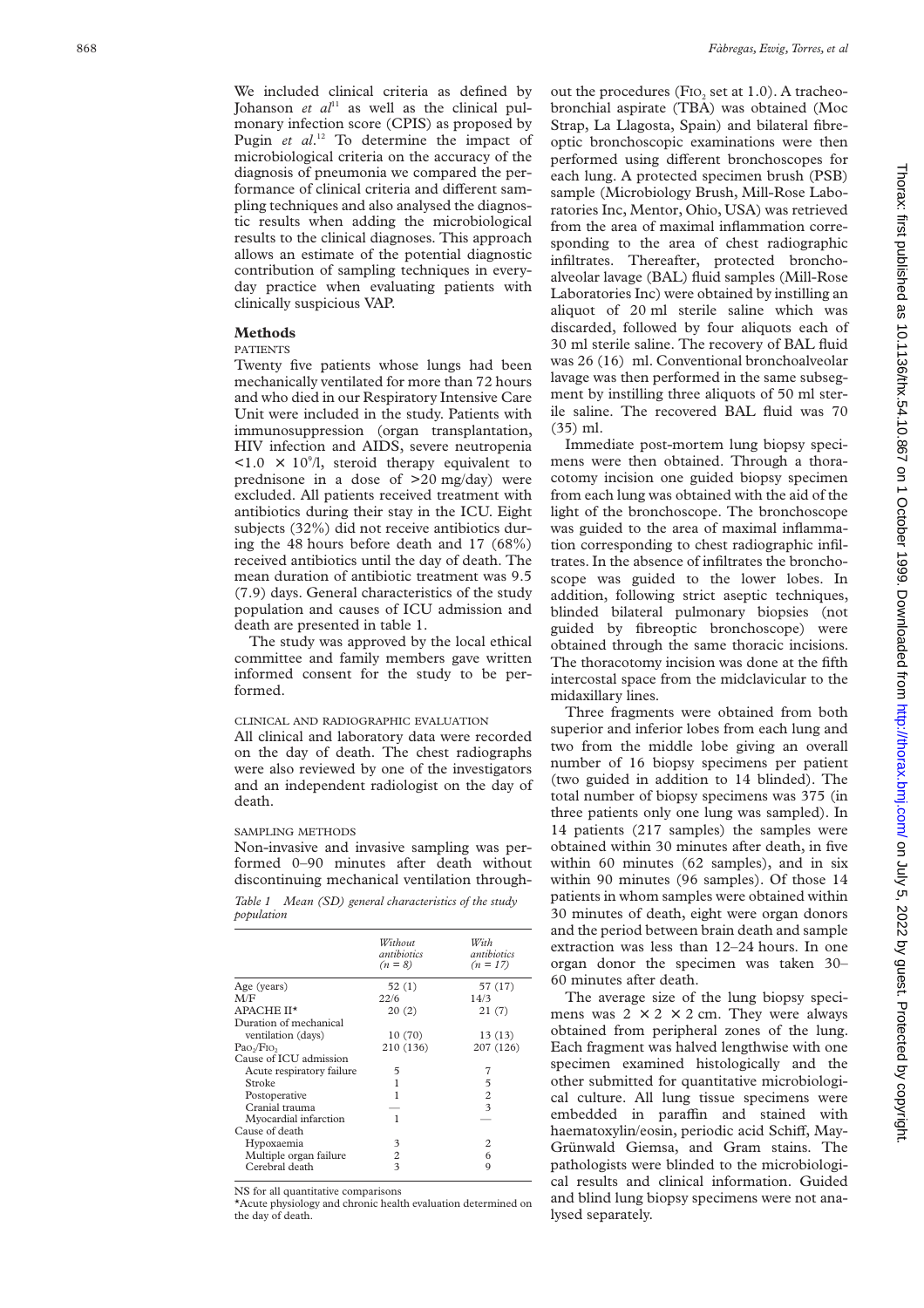#### MICROBIOLOGICAL PROCESSING

TBA and PSB specimens and protected BAL fluid were processed as described elsewhere.<sup>4</sup> Biopsy samples were homogenised. Serial dilutions  $(10^{-1}, 10^{-2}, 10^{-3})$  of each sample were prepared in sterile normal saline and 0.1 ml of each dilution was inoculated into different culture media (5% sheep blood, chocolate, CDC agar, and saboraud dextrosa). The cultures were incubated at 37°C under aerobic and anaerobic conditions and in a CO<sub>2</sub> enriched atmosphere. All microorganisms isolated were identified by standard laboratory methods.<sup>13</sup> Non-pathogenic microorganisms (*Neisseria* spp, *Corynebacterium* spp, streptococci other than *S pneumoniae* and *Candida albicans*) were excluded from the analysis.

# DEFINITIONS

*Histological pneumonia*: accumulation of polymorphonuclear leucocytes in the capillaries and adjacent alveolar spaces in at least one sample. $14$ 

*Microbiologically active pneumonia*: presence of both histological pneumonia and positive lung tissue cultures (as defined by a bacterial burden of  $\geq 10^3$  cfu/g lung tissue) in the corresponding halves of at least one sample.

*Clinical suspicion of pneumonia according to the criteria of Johanson et al*<sup>11</sup>: clinical suspicion of pneumonia with an infiltrate on the chest radiograph and at least one of the following clinical criteria: leucocytosis >12  $\times$  10<sup>9</sup>/ml, fever >38.3°C, or the presence of purulent tracheobronchial secretions.

*Clinical pulmonary infection score (CPIS)*12: clinical suspicion of pneumonia in the presence of a positive score at different cut offs  $(0-12)$ points) which include the following variables: (1) body temperature; (2) blood leucocyte count and number of band forms; (3) character of tracheobronchial secretions (purulent or not) and quantity of tracheobronchial aspirates; (4) microscopic examination (Gram stain) and semiquantitative culture of bronchial secretions; (5) arterial oxygen tension/ inspiratory fraction of oxygen  $(Pao/Fio<sub>2</sub>)$ ; and (6) chest radiograph.

*Diffuse alveolar damage*: presence of interstitial or alveolar oedema, fibrin deposition, and initial development of hyaline membranes; or the presence of fibroblast proliferation within the interstitium and alveolar lining cell hyperplasia.<sup>15 16</sup>

*Cut off points for sampling techniques:* TBA specimens were considered positive in the presence of  $\geq 10^5$  cfu/ml, PSB specimens  $\geq 10^3$  cfu/ml, and protected BAL and BAL specimens  $\geq 10^4$  cfu/ml.

#### STATISTICAL ANALYSIS

Results are expressed as mean (SD). The Student's *t* test was used to compare means. The accuracy of clinical diagnostic criteria for pneumonia was calculated using microbiologically active pneumonia as a reference test. Operative characteristics were calculated according to standard methods. The level of significance was set at 5%.

#### **Results**

#### HISTOLOGY

The incidence of histological pneumonia in at least one sample was 92% (23 of 25 patients). Two subjects had no histological evidence of pneumonia, three had unilateral pneumonia, 17 others (68%) had bilateral pneumonia and the remaining three patients, in whom the study was restricted to one lung, also had pneumonia.

Other additional histological diagnoses in patients with pulmonary infiltrates were: alveolar haemorrhage  $(n = 2)$ , diffuse alveolar damage (DAD)  $(n = 7)$ , interstitial fibrosis  $(n = 2)$ , DAD plus interstitial fibrosis  $(n = 3)$ , aspiration pneumonitis  $(n = 1)$ , pulmonary hypertension  $(n = 2)$ , bronchiolitis obliterans  $(n = 3)$ , and pulmonary thromboembolism  $(n = 1)$ . DAD always coexisted with histological pneumonia.

## MICROBIOLOGY

Cultures of lung tissue revealed growth of 23 pathogenic microorganisms above the threshold in 14 patients (56%). These included Gram positive pathogens in seven (*Streptococcus pneumoniae* (n = 1), *Staphylococcus aureus* (n = 2), methicillin-resistant *Staphylococcus aureus*  $(MRSA)$  (n = 4)), Gram negative pathogens in 15 (*Proteus mirabilis* (n = 1), *Serratia marcescens* (n = 1), *Pseudomonas aeruginosa* (n = 9), *Stenotrophomonas maltophilia* (n = 3), *Acinetobacter anitratus* (n = 1)), and *Candida krusei* in one (the latter also confirmed histologically).

#### MICROBIOLOGICALLY ACTIVE PNEUMONIA

The number of patients with both histological pneumonia and positive lung tissue cultures in the corresponding halves of at least one sample (and therefore conforming to the definition of microbiologically active pneumonia used as a reference test in the study) was 13 (52%).

# DIAGNOSTIC ACCURACY OF CLINICAL

# PARAMETERS

# *Chest radiography*

A total of 47 lungs were evaluated for radiographic infiltrates (three lungs could not be sampled due to technical problems during the procedure). Considering both lungs together, 13 patients (52%) had localised and seven (28%) had diffuse infiltrates. Sensitivity was high (92%) but specificity was low (33%). The diagnostic accuracy of infiltrates of the left lung was considerably higher than that of the right lung (table 2).

#### *Leucocytosis, fever, purulent secretions*

Leucocytosis was present in 15 patients (60%), fever in 13 (52%), and purulent secretions in 16 (64%). The diagnostic accuracy of each of these three parameters was generally poor, the sensitivities ranging between 46% and 77% and the specificities between 42% and 58%.

## *Clinical criteria according to Johanson et al*

Two out of three clinical criteria in addition to the presence of infiltrates on the chest radiograph improved the diagnosis, with specificity increasing to 75% and sensitivity to 69%. Sensitivity was not superior in the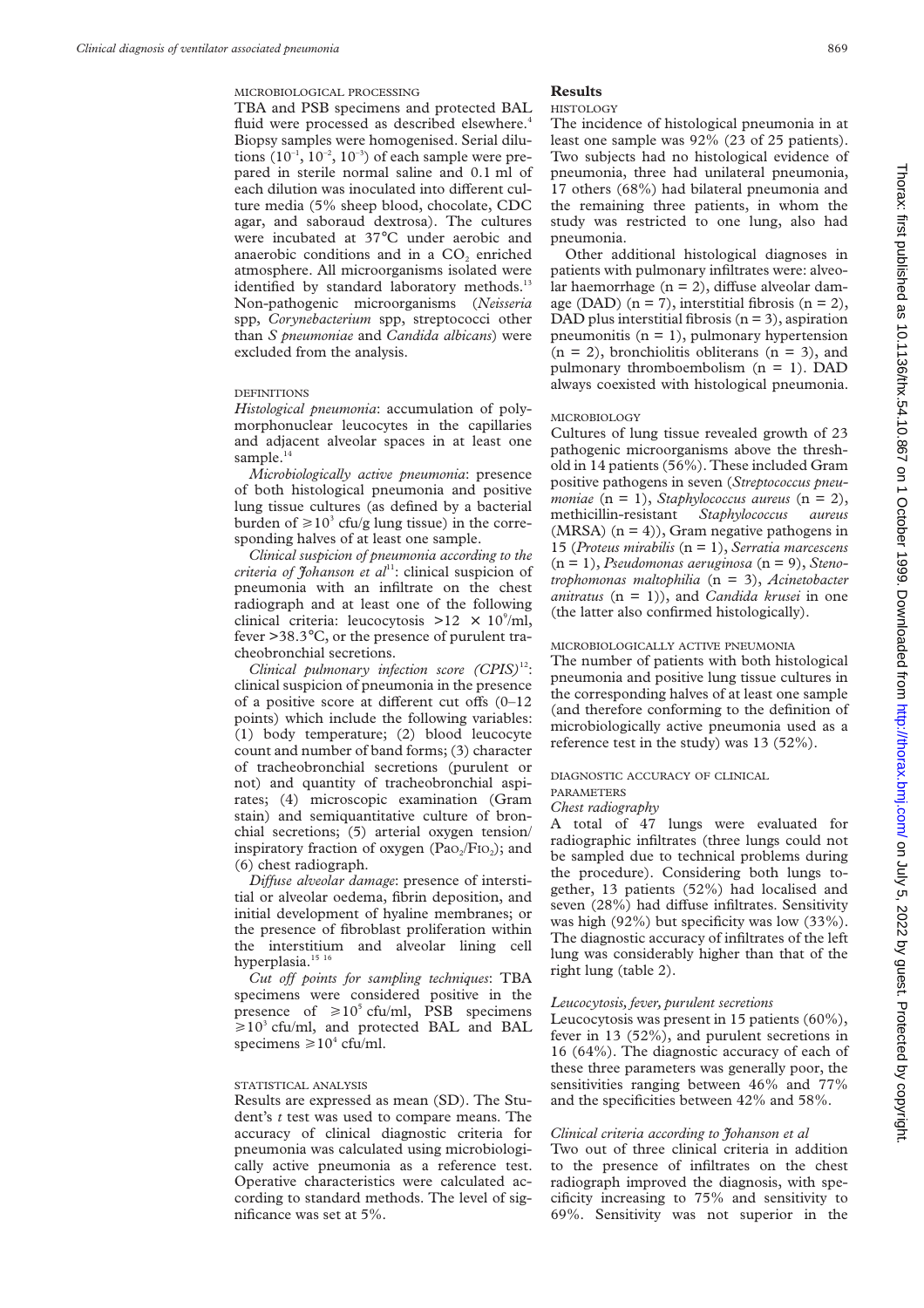*Table 2 Accuracy of clinical and radiographic variables as defined by Johanson et al11 for the diagnosis of VAP*

| Variable or combination of variables     | Sensitivity<br>$\%$ (n) | Specificity<br>$\%$ $(n)$ | Positive<br>predictive<br>value $\%$ (n) | Negative<br>predictive<br>value $\%$ (n) |
|------------------------------------------|-------------------------|---------------------------|------------------------------------------|------------------------------------------|
| Chest radiograph (right or left)         | 92(12/13)               | 33(4/12)                  | 60(12/20)                                | 80(4/5)                                  |
| Chest radiograph (right)                 | 73(8/11)                | 33(4/12)                  | 50(8/16)                                 | 57 (4/7)                                 |
| Chest radiograph (left)                  | 92(11/12)               | 75(9/12)                  | 79 (11/14)                               | 90(9/10)                                 |
| Leucocytosis                             | 77(10/13)               | 58 (7/12)                 | 67(10/15)                                | 70(7/10)                                 |
| Fever                                    | 46(6/13)                | 42(5/12)                  | 46(6/13)                                 | 42(5/12)                                 |
| Purulent secretions                      | 69(9/13)                | 42(5/12)                  | 56(9/16)                                 | 56 (5/9)                                 |
| Chest radiograph + one of three criteria | 85(11/13)               | 33(4/12)                  | 58 (11/19)                               | 67(4/6)                                  |
| Chest radiograph + two of three criteria | 69(9/13)                | 75(9/12)                  | 75(9/12)                                 | 69(9/13)                                 |
| Chest radiograph + all three criteria    | 23(3/13)                | 92(11/12)                 | 75(3/4)                                  | 52 (11/21)                               |

Sensitivity = rate of correctly classified patients with VAP and total number of patients with VAP; specificity = rate of correctly classified patients without VAP and total number of patients without VAP; positive predictive value = rate of correctly classified patients with VAP and total number of patients classified as having VAP (correctly positive plus false positive); negative predictive value = rate of correctly classified patients without VAP and total number of patients classified as not having VAP (correctly negative plus false negative).

*Table 3 Accuracy of non-invasive and invasive diagnostic techniques for ventilator associated pneumonia*

| Diagnostic technique                                              | Sensitivity<br>$\%$ (n) | Specificity<br>$\%$ (n) | Positive<br>predictive<br>value $\%$ (n) | Negative<br>predictive<br>value $\%$ (n) |
|-------------------------------------------------------------------|-------------------------|-------------------------|------------------------------------------|------------------------------------------|
| <b>TBA</b>                                                        | 69(9/13)                | 92(11/12)               | 90(9/10)                                 | 73(11/15)                                |
| Protected BAL                                                     | 39(5/13)                | 100(12/12)              | 100(5/5)                                 | 60(12/20)                                |
| <b>BAL</b>                                                        | 77(10/13)               | 58 (7/12)               | 67(10/15)                                | 70(7/10)                                 |
| <b>PSB</b>                                                        | 62(8/13)                | 75(9/12)                | 73(8/11)                                 | 64(9/14)                                 |
| Any invasive diagnostic technique<br>Any non-invasive or invasive | 85(11/13)               | 50(6/12)                | 65(11/17)                                | 75(6/8)                                  |
| diagnostic technique                                              | 85(11/13)               | 50(6/12)                | 65(11/17)                                | 75(6/8)                                  |

TBA = tracheobronchial aspirates; BAL = bronchoalveolar lavage; PSB = protected specimen brush.

For definition of terms see footnote to table 2.

*Table 4 Accuracy of clinical criteria and non-invasive and invasive diagnostic techniques for ventilator associated pneumonia stratified according to whether or not antibiotics were given during the last 48 hours before death*

|                              | Without antibiotics $(n = 8)$ |                         |                        | With antibiotics $(n = 17)$ |  |
|------------------------------|-------------------------------|-------------------------|------------------------|-----------------------------|--|
| Diagnostic method            | Sensitivity<br>$\%$ (n)       | Specificity<br>$\%$ (n) | Sensitivity<br>% $(n)$ | Specificity<br>$\%$ (n)     |  |
| $Clinical*$                  | 67(4/6)                       | 0(0/2)                  | 71(5/7)                | 90(9/10)                    |  |
| <b>TBA</b>                   | 83(5/6)                       | 100(2/2)                | 57 $(4/7)$             | 90(9/10)                    |  |
| Protected BAL                | 17(1/6)                       | 100(2/2)                | 57 $(4/7)$             | 100(10/10)                  |  |
| BAL                          | 67(4/6)                       | 50(1/2)                 | 86 (6/7)               | 60(6/10)                    |  |
| <b>PSB</b>                   | 83(5/6)                       | 100(2/2)                | 43(3/7)                | 70(7/10)                    |  |
| Any invasive                 | 83(5/6)                       | 50(1/2)                 | 86(6/7)                | 50(5/10)                    |  |
| Any non-invasive or invasive | 83(5/6)                       | 50(1/2)                 | 86(6/7)                | 50(5/10)                    |  |

\*Chest radiograph infiltrates plus two of the following: leucocytosis, purulent secretions, fever. TBA = tracheobronchial aspirates; BAL = bronchoalveolar lavage; PSB = protected specimen brush.

*Table 5 Association of clinical and microbiological diagnoses for ventilator associated pneumonia*

| $History + lung$<br>tissue culture | Clinical diagnosis<br>(chest radiograph $+$<br>two of three clinical<br>criteria) | Non-invasive<br>microbiological<br>diagnosis (TBA) | <i>Invasive</i><br>microbiological<br>diagnosis (PSB,<br>BAL, protected<br>BAL) | Both<br>non-invasive<br>and invasive<br>microbiological<br>diagnoses |
|------------------------------------|-----------------------------------------------------------------------------------|----------------------------------------------------|---------------------------------------------------------------------------------|----------------------------------------------------------------------|
| Positive                           | False negative                                                                    | Adequate                                           | Adequate                                                                        | Adequate                                                             |
| (Pneumonia present)                | $(n = 4)$                                                                         | 3/4(75%)                                           | 3/4(75%)                                                                        | 3/4(75%)                                                             |
| Negative                           | False positive                                                                    | Adequate                                           | Adequate                                                                        | Adequate                                                             |
| (Pneumonia absent)                 | $(n = 3)$                                                                         | $3/3(100\%)$                                       | $1/3$ (33%)                                                                     | 2/3(67%)                                                             |
| Positive                           | Correct positive                                                                  | Inadequate                                         | Inadequate                                                                      | Inadequate                                                           |
| (Pneumonia present)                | $(n = 9)$                                                                         | $3/9(33\%)$                                        | $1/9(11\%)$                                                                     | $1/9(11\%)$                                                          |
| Negative                           | Correct negative                                                                  | Inadequate                                         | Inadequate                                                                      | Inadequate                                                           |
| (Pneumonia absent)                 | $(n = 9)$                                                                         | $1/9(11\%)$                                        | 4/9(44%)                                                                        | 5/9(55%)                                                             |

Diagnostic techniques (non-invasive, invasive, or both) are stratified according to the impact which its results would have had on clinical decisions.

Adequate = antibiotic treatment would have been administered or withheld adequately in the presence of a false negative or positive clinical diagnosis, respectively; inadequate = antibiotic treatment would have been administered or withheld inadequately in the presence of a correct positive or negative clinical diagnosis, respectively.

TBA = tracheobronchial aspirates; BAL = bronchoalveolar lavage; PSB = protected specimen brush.

absence of antibiotic treatment (67%). The presence of all three criteria increased the specificity to 92% at the cost of a high beta error (sensitivity 23%).

# *Clinical pulmonary infection score (CPIS)*

The use of a Pugin score of  $>6$  as recommended by Pugin *et al*<sup>12</sup> resulted in a sensitivity of 77% and a specificity of 42%.

## DIAGNOSTIC ACCURACY OF NON-INVASIVE AND INVASIVE SAMPLING TECHNIQUES

The accuracies of TBA, PSB, BAL fluid, and protected BAL fluid specimens for the presence of pneumonia with microbiologically active pneumonia as the reference test are given in table 3. BAL fluid had the highest sensitivity (77%) whereas protected BAL fluid had the highest specificity (100%). TBA specimens had the highest diagnostic accuracy (20/25, 80%) and balanced sensitivity (69%) and specificity (92%). The combined use of all invasive diagnostic techniques (PSB, BAL fluid and protected BAL fluid) increased the sensitivity to 85% but at the cost of a beta error of 50%. These figures were identical when TBA was added as a non-invasive tool.

Sensitivity and specificity did not change substantially when stratified according to antibiotic treatment. This was especially true when comparing the combined invasive as well as invasive and non-invasive techniques (table 4).

IMPACT OF MICROBIOLOGICAL DIAGNOSIS ON THE ACCURACY OF DIAGNOSTIC EVALUATION FOR THE PRESENCE OF PNEUMONIA

In four cases with a clinically false negative diagnosis non-invasive and invasive sampling methods would correctly have established pneumonia in three (75%). Conversely, in three cases with a clinically false positive diagnosis TBA would have correctly identified the absence of pneumonia in all three and invasive sampling methods in one (33%).

On the other hand, an inadequate diagnosis would have been established by TBA in three cases (33%) of nine correctly diagnosed clinically as having pneumonia and invasive sampling methods in one  $(11\%)$ , while in another nine cases correctly classified as not having pneumonia an inadequate diagnosis would have been provided by TBA in one case (11%) and invasive sampling methods in four (44%). These numbers would have been three  $(75%)$  and two  $(67%)$ , and one  $(11%)$  and five (55%), respectively, if both non-invasive and invasive techniques were used together. Thus, adequate diagnoses from microbiological investigation were achieved in five cases and inadequate diagnoses in six (table 5).

# **Discussion**

This study offers the following three important findings: (1) the accuracy of clinical criteria (infiltrates on the chest radiograph and two of the following: leucocytosis, fever, purulent secretions) for the diagnosis of pneumonia was reasonable (sensitivity 69%, specificity 75%) and the CPIS was not more accurate; (2) non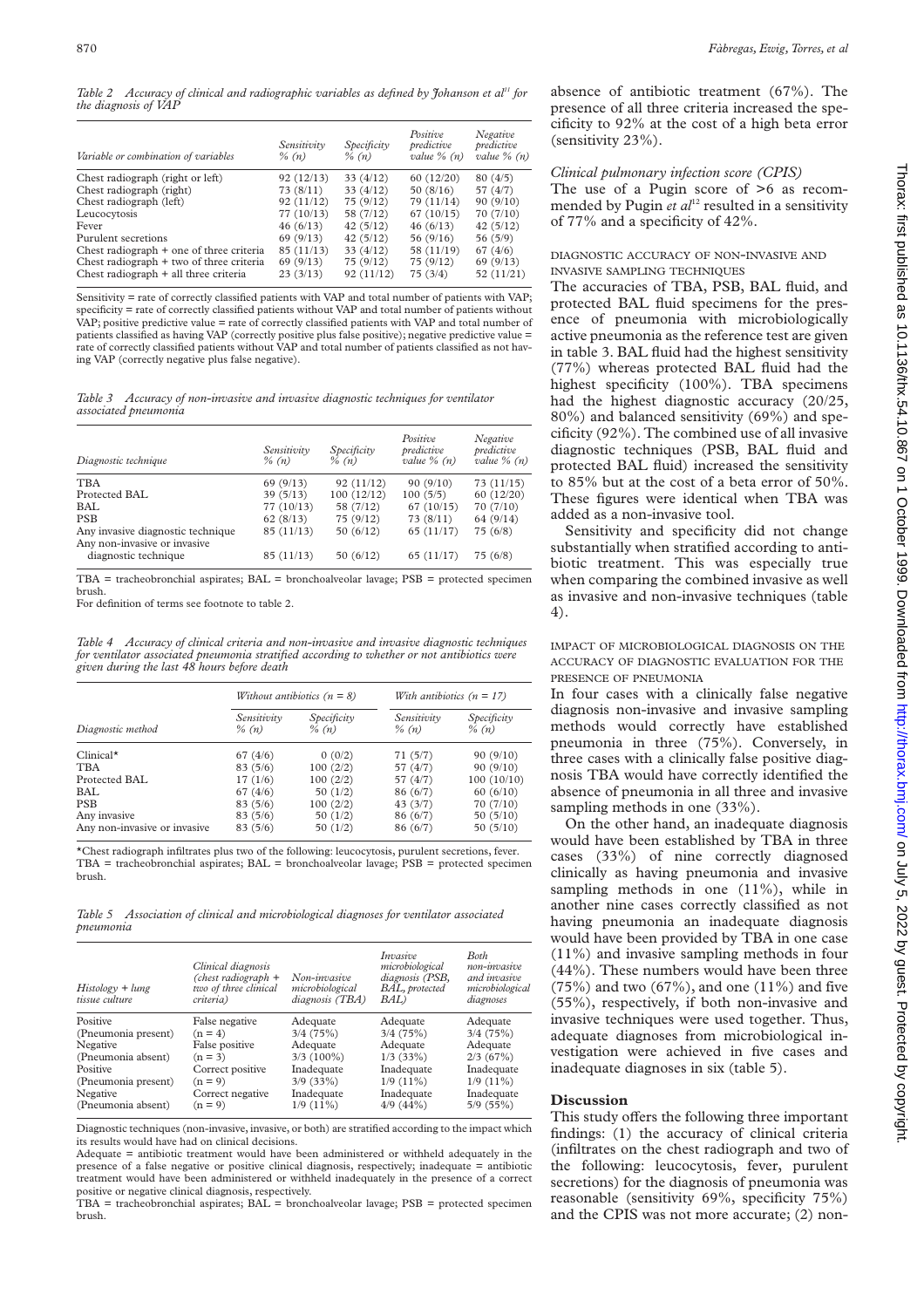invasive (TBA) and invasive (PSB, BAL, protected BAL) sampling techniques were not superior to these clinical criteria; and (3) when microbiological results were added to clinical criteria, adequate diagnoses originating from the microbiological investigation which might have corrected false positive and false negative clinical judgements were countered by a similar proportion of inadequate diagnoses.

Three crucial methodological issues must be borne in mind before interpreting these results. Firstly, it must be recognised that there is no irrefutable reference test for the validation of diagnostic criteria and techniques. Specific limitations of the post-mortem lung biopsy approach include the selection of a population not necessarily representative of all mechanically ventilated patients, the risk of an overestimate of lung injuries in histological samples inherent in the study of severely ill patients, and sampling errors due to the multifocal nature of VAP. To minimise these potential pitfalls we used a combination of the histological presence of pneumonia with positive quantitative cultures of lung tissue samples as the reference test. We thought that this approach would allow us to distinguish between foci of residual pneumonia and active and clinically symptomatic pneumonia. It would also represent a rigorous criterion to protect against confounding colonisation with pneumonia.

Secondly, the clinical parameters were calculated on the day of death, a fact that does not necessarily correspond with the evolution of pneumonia, creating a timing discrepancy between both events. The criterion of a new infiltrate on the chest radiograph originally required by Johanson *et al*<sup>11</sup> could not be met in the majority of patients because of the study design. It should therefore be recognised that our approach does not exactly apply to the usual clinical situation in which a patient with suspected VAP is evaluated. It represents an evaluation of diagnostic criteria and techniques in the prevalence of microbiologically active pneumonia on the day of death. Although we ignore the exact extent to which these results can be extrapolated to the regular clinical situation, we would argue that our results provide a reasonable approximation to it.

Finally, we defined one single (guided or blinded) histologically and microbiologically positive sample as indicating the presence of VAP. The definition was based on the recognition of the generally multifocal spread of VAP.<sup>1 2 6-9 14</sup> This approach is in contrast to other studies where the diagnostic accuracy of different sampling techniques for the presence of pneumonia in lung tissue samples was assessed.<sup>4</sup> 9 Although the latter approach offers important insights into the diagnostic value of different sampling techniques compared with each other, it is not an accurate means of demonstrating its clinical value. Instead, the only clinically meaningful analysis is to determine the ability of clinical criteria and different sampling techniques to diagnose the presence of VAP in the individual patient.

We found that the presence of chest radiographic infiltrates was the most sensitive

clinical parameter for diagnosing VAP. However, the rate of false positive results was as high as 67%. Few other studies have investigated the diagnostic value of portable chest radiography for VAP. Only three studies<sup>145</sup> have compared chest radiographs with the histological findings of pneumonia. The sensitivities reported from these studies were 57%, 78%, and 87% while the specificities were 70%, 42%, and 58%, respectively. These differences are largely explained by the fact that lung tissue from the radiographically involved area was used as a reference rather than from remote areas of the lung. Nevertheless, two of these three studies confirmed the general tendency to a higher sensitivity than specificity. The high rate of false positive results is probably due to alternative diagnoses that may cause pulmonary infiltrates mimicking VAP such as alveolar haemorrhage, atelectasis, pulmonary infarction, and the fibroproliferative phase of ARDS.17 False negative results may result from the initial phases of pneumonia not detected on the plain chest radiograph. In a previous study we found that the initial phases of pneumonia represented 11% of the total histological patterns of pneumonia.<sup>14</sup> The technical limitations of portable chest radiography may hinder interpretation of radiographs.<sup>18</sup> Interestingly, the diagnostic accuracy of the left chest radiograph was considerably higher than that of the right. A possible explanation for this may be the higher incidence of atelectasis on the right side.

Leucocytosis and purulent secretions had a remarkable sensitivity but only poor specificity. Few authors have addressed leucocytosis alone as a clinical parameter for diagnosing VAP and compared it with histological examination. Andrews *et al* found a sensitivity of 100% and a specificity of  $20\%$  in patients with ARDS.<sup>1</sup> Obviously, leucocytosis may be induced by a wide variety of clinical conditions. The high rate of false positive results of purulent secretions is easily explained by the fact that almost all mechanically ventilated patients have purulent bronchitis, particularly during prolonged periods. Rouby *et al*<sup>19</sup> found that bronchiolitis without pneumonia was not an infrequent finding in mechanically ventilated patients. In contrast, false negative results may be due to foci of pneumonia located at the periphery which impair the passage of these secretions to the more central airways. In addition, the presence and degree of purulence and even the volume of tracheobronchial secretions are subjective parameters which may cause a bias.

The presence of fever was not a valid predictor of VAP. Andrews and colleagues<sup>1</sup> found that fever had 100% sensitivity and 20% specificity for diagnosing pneumonia in patients with ARDS. In a previous study<sup>4</sup> we also found that this parameter had a sensitivity of 55% and a specificity of 58%.These results are not surprising since a certain degree of immunosuppression is common in critically ill patients, impairing the body temperature response to infections. The prevalence of fever may be explained by mechanisms other than pneumo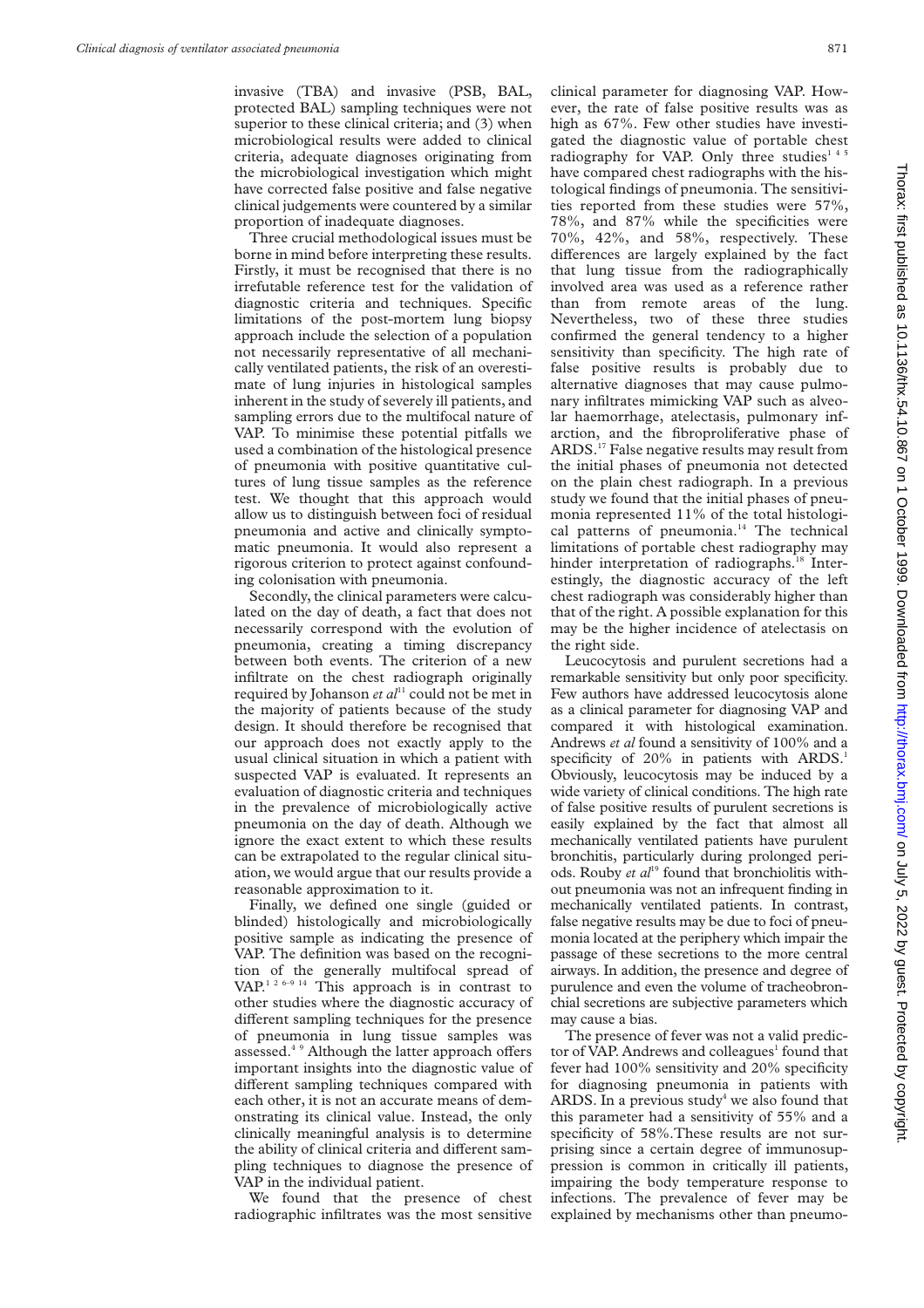nia. Meduri and coworkers<sup>20</sup> found that only 42% of patients with fever and infiltrates on the chest radiograph had pneumonia; most had fever due to infectious foci other than pneumonia. They also suggested that the fibroproliferative phase of ARDS may frequently occur with fever, thus mimicking pneumonia.<sup>17</sup>

The combination of infiltrates on the chest radiograph with two of three clinical criteria had a reasonable diagnostic accuracy. Similarly, clinical criteria yielded a sensitivity of 62% and a specificity of 84% in a study using microbiological criteria for VAP.<sup>3</sup> Two necropsy studies have also shown similar results (sensitivity 60% and specificity 80%) when evaluating clinical criteria.<sup>12</sup> Conversely, a previous study from our group<sup>4</sup> and a more recent one by Kirtland *et al*<sup>10</sup> found that clinical criteria predicted the presence of histological pneumonia only poorly. In our view these results reflect limitations inherent in reference tests based on a single biopsy specimen and histological examination, without confirmation of microbiological activity.

The CPIS was not found to be superior to the clinical criteria recommended by Johanson *et al*. <sup>11</sup> It achieved a sensitivity of 77% but the rate of false positives was 58%. Factors responsible for the high rate of false positive results may have been the number of leucocyte band forms, the quantity of tracheobronchial secretions, Gram stains, and the  $PaO<sub>2</sub>/FIO<sub>2</sub>$ . The modified CPIS score has been clinically validated by Garrard *et*  $aI^{21}$  in a unique population who had not received any previous antibiotic treatment. They found that serial determinations of the CPIS followed a similar pattern to quantitative cultures of nondirected bronchoalveolar lavage in both patients who responded to antibiotics and those who did not. In a post-mortem study using combined histology and lung microbiology as the reference test, Papazian and colleagues found a sensitivity of 72% and a specificity of 85% for the CPIS.<sup>6</sup> These results do not indicate a superiority of the CPIS to Johanson's criteria and, given that the CPIS is more time consuming to calculate, there is no evidence to recommend this score in routine clinical practice.

The diagnostic accuracy of non-invasive and invasive sampling techniques was comparable to that found in previous post-mortem lung biopsy studies.<sup>468-10</sup> The application of all invasive (or all invasive and non-invasive) techniques together increased the sensitivity but also the beta error. They were not superior to the diagnostic accuracy of clinical criteria. This was true irrespective of previous antibiotic treatment. However, from a clinical point of view a more important consideration is the impact of the microbiological data on correcting false positive results from clinical judgement, thereby avoiding overuse of antibiotics, and the cost of introducing new false negative results. In this regard, sampling techniques proved to be of limited value since TBA, but not invasive techniques, correctly diagnosed the absence of pneumonia in all

cases. On the other hand, in those patients correctly diagnosed as having pneumonia by clinical criteria, non-invasive and invasive sampling techniques failed to yield positive results in some cases. These patients would not have received antibiotics and, as a consequence, would have been at high risk of death due to misdiagnosis. Conversely, if patients were screened for infection without clinical suspicion, a considerable number of patients would have been adequately treated at the cost of a similar number of patients with false positive microbiological results who would have been overtreated. Thus, our results suggest that it may be hazardous to base decisions on antibiotic treatment exclusively on the results of sampling techniques. The risk of death in patients with VAP not receiving antibiotic treatment is probably higher than the corresponding risk of overuse of antibiotics. Negative microbiological results in the presence of clinically suspected VAP must not therefore be a reason for withholding antibiotics unless an alternative diagnosis is clearly established.

In summary, our results confirm that clinical parameters are reasonably accurate in the diagnosis of VAP and are still the principal criteria in establishing a diagnosis. We believe that the key point in clinical practice is to find a balance between the information provided by clinical judgement and the microbiology of the lower airways, and not to withhold antibiotics if VAP is clinically suspected.

Dr Santiago Ewig was a 1998 research fellow from the Medizinische Universitätsklinik and Poliklinik Bonn, Bonn, Germany; Dr Torsten Bauer was a 1998 research fellow from the Berufsgenossenschaftliche Kliniken Bergmannsheil-Universitätsklinik, Ruhr-Universitätsklinik Bochum, Bochum, Germany; and Dr Hernan Cabellos was a 1996 research fellow from the Hospital Clínico de la Universidad de Chile, Santiago de Chile, Chile. This study was supported in part by the following grants: Commisionat per a Universitats i Recerca de la Generalitat de Catalunya 1997 SGR 00086, Fundació Clínic/CIRIT, IDIBAPS Hospital Clínic Barcelona, FIS (Fondo de Investigación Sani-taria) 94/0583, and I+D 96/0024.

- 1 Andrews CP, Coalson JJ, Smith JD, *et al*. Diagnosis of nosocomial bacterial pneumonia in acute diffuse lung injury.  $Check \, 1981 \, 80.254 - 8.$
- 2 Bell RC, Coalson JJ, Smith JD, *et al*. Multiple organ system failure and infection in adult respiratory distress syndrome. *Ann Intern Med* 1983;**99**:293–8.
- 3 Fagon JY, Chastre J, Hance AJ, *et al*. Evaluation of clinical judgement in the identification and treatment of nosocomial pneumonia in ventilated patients. *Chest* 1993;**103**: 547–53.
- 4 Torres A, El-Ebiary M, Padró L, *et al*. Validation of different techniques for the diagnosis of ventilator-associated pneu-
- monia. *Am J Respir Crit Care Med* 1994;**149**:324–31. 5 Wunderink RG, Woldenberg LS, Zeiss J, *et al*. The radiologic diagnosis of autopsy-proven ventilator-associated pneumonia. *Chest* 1992;**101**:458–63.
- 6 Papazian L, Thomas P, Garbe L, *et al*. Bronchoscopic or blind sampling techniques for the diagnosis of ventilator-associated pneumonia.  $Am \tT$  Respir Crit Care Mea pneumonia. *Am J Respir Crit Care Med* 1995;**152**:1982–91.
- 7 Chastre J, Fagon JY. Invasive diagnostic testing should be routinely used to manage ventilated patients with suspected pneumonia. *Am J Respir Crit Care Med* 1994;**150**:570–4.
- 8 Marquette CH, Copin MC, Wallet F, *et al*. Diagnostic tests for pneumonia in ventilated patients: prospective evalua-tion of diagnostic accuracy using histology as a diagnostic gold standard. *Am J Respir Crit Care Med* 1995;**151**: 1878–8.
- 9 Chastre J, Fagon JY, Bornet-Lesco M, *et al*. Evaluation of bronchoscopic techniques for the diagnosis of nosoco-mial pneumonia. *Am J Respir Crit Care Med* 1995;**152**: 231–40.
- 10 Kirtland SH, Corley DE, Winterbauer RH, *et al*. The diagnosis of ventilator-associated pneumonia. A comparison of histologic, microbiologic, and clinical criteria. *Chest* 1997;**112**:445–57.